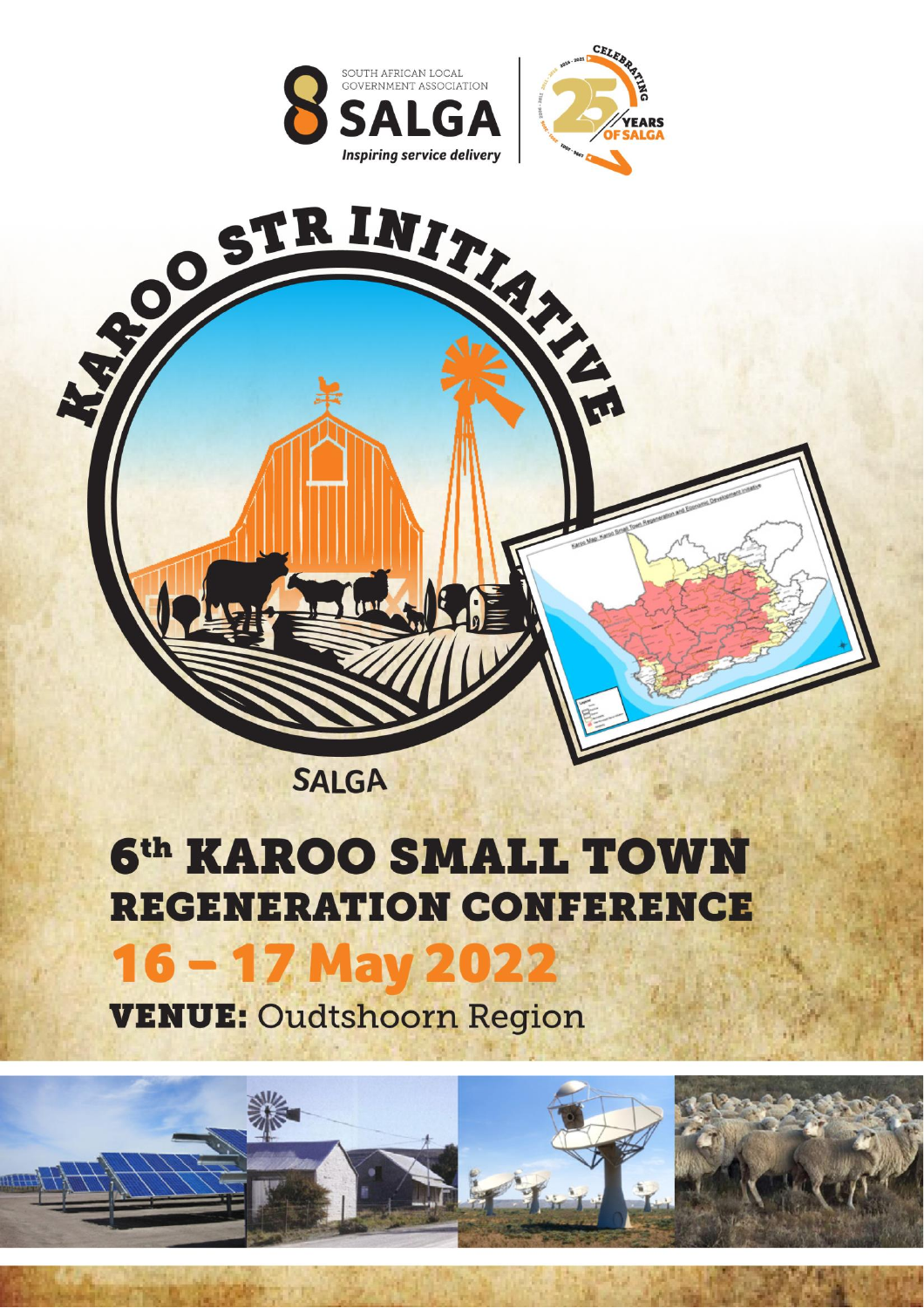

## 6<sup>th</sup> KAROO SMALL TOWN **REGENERATION CONFERENCE**

### **6 TH KAROO SMALL TOWN RENERATION CONFERENCE**

#### **Conference Objectives**

- i. Discuss the final phase of the Karoo Regional Spatial Development Framework and its implications for the municipalities
- ii. Discuss the adopted National Small Town Regeneration Strategy (COGTA)
- iii. Discuss the Karoo region's proposed governance and institutional arrangements, and also the process for its finalisation
- iv. Strengthen resource mobilisation and relevant research for the Karoo, including support from private, academic, civil society, non-governmental and community-based organisations within the Karoo region
- v. Foster investment attraction and retention
- vi. Encourage cooperation and knowledge sharing amongst municipalities in the Karoo

| DAY <sub>1</sub>                                       |                                                                                                                                                      |                                                               |  |  |
|--------------------------------------------------------|------------------------------------------------------------------------------------------------------------------------------------------------------|---------------------------------------------------------------|--|--|
| <b>TIME</b>                                            | <b>ACTIVITY</b>                                                                                                                                      | <b>BY WHOM</b>                                                |  |  |
| <b>Session One</b>                                     |                                                                                                                                                      |                                                               |  |  |
| Chairperson: Cllr Donovan Joubert (WC PEC Chairperson) |                                                                                                                                                      |                                                               |  |  |
| 08h00 - 09h00                                          | Registration                                                                                                                                         | All                                                           |  |  |
| 09h00 - 09h15                                          | Opening and Welcome                                                                                                                                  | <b>Executive Mayor of Oudtshoorn</b><br>Cllr Chad Louw        |  |  |
| 09h15 - 09h45                                          | Message of Support<br>Karoo STR Programme Journey<br>Progress update on implementation of 5 <sup>th</sup> Karoo STR<br><b>Conference Resolutions</b> | <b>SALGA</b>                                                  |  |  |
| 09h45 - 10h30                                          | National Small Town Regeneration Strategy and<br><b>Implementation Framework</b><br><b>Discussion</b>                                                | COGTA<br>Mr Prabin Govender and<br>Ms Istell Orton [Citeplan] |  |  |
| 10h30 - 11h00                                          | Tea / Coffee Break                                                                                                                                   | All                                                           |  |  |
| 11h00 - 11h30                                          | Importance of Karoo Regional Spatial Development<br>Framework                                                                                        | <b>DALRRD</b><br>Mr Stephanus Minnie                          |  |  |
| 11h30 - 12h15                                          | Overview Karoo Regional Spatial Development<br>Framework                                                                                             | <b>DALRRD</b><br>Ms Liezel Ahjum                              |  |  |
| 12h15 - 12h45                                          | Karoo Regional Governance and Institutional<br>Arrangements                                                                                          | COGTA<br>Mr Ashley Losch                                      |  |  |
| 12h45 - 13h15                                          | <b>Discussion</b>                                                                                                                                    | All                                                           |  |  |
| 13h15 - 14h15                                          | Lunch                                                                                                                                                | All                                                           |  |  |



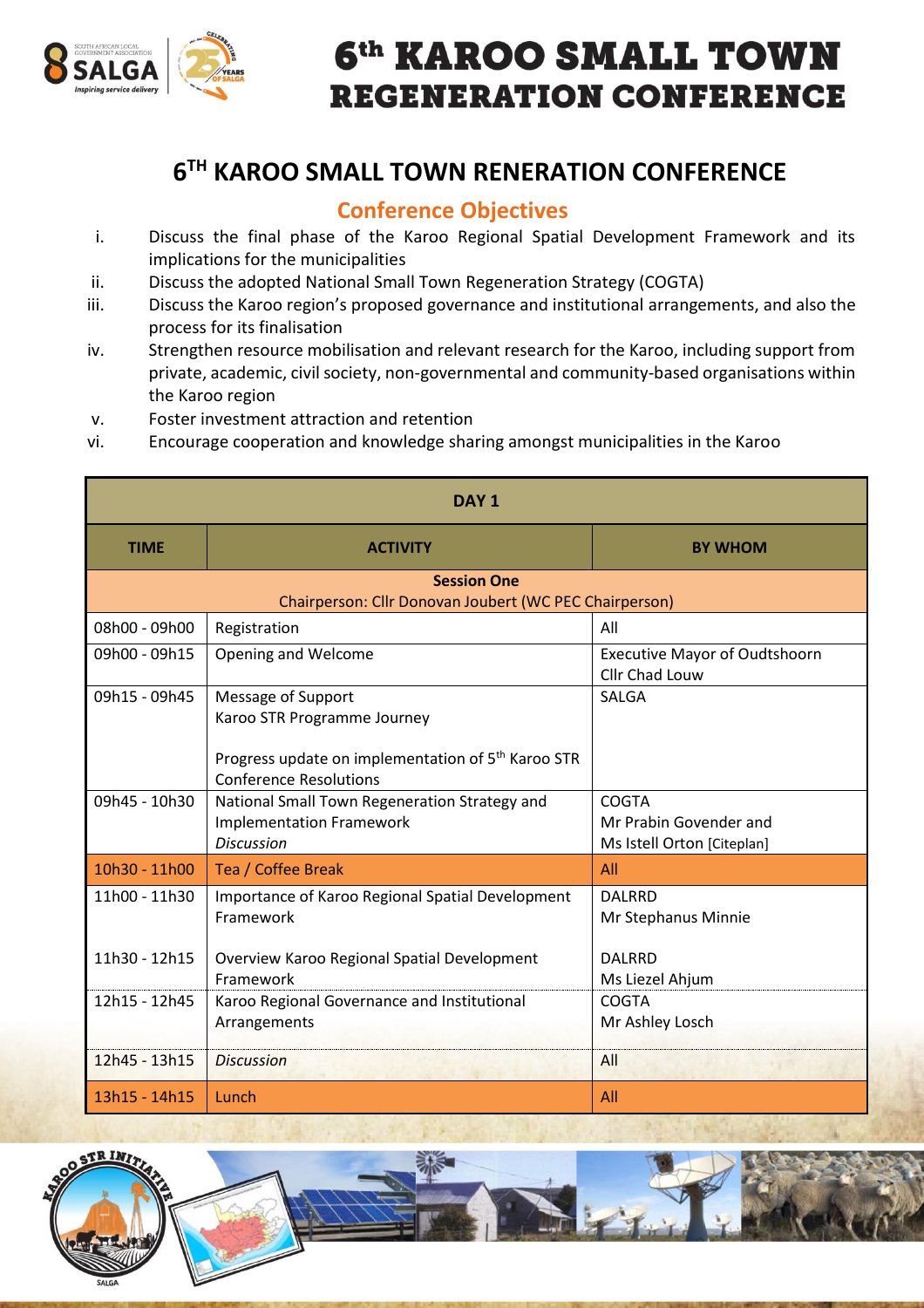### 6<sup>th</sup> KAROO SMALL TOWN **REGENERATION CONFERENCE**



| DAY <sub>1</sub>                                                               |                                                                                                            |                                                                           |  |  |
|--------------------------------------------------------------------------------|------------------------------------------------------------------------------------------------------------|---------------------------------------------------------------------------|--|--|
| <b>TIME</b>                                                                    | <b>ACTIVITY</b>                                                                                            | <b>BY WHOM</b>                                                            |  |  |
| <b>Session Two</b><br>Chairperson: Cllr Mesuli Ngqondwana (EC PEC Chairperson) |                                                                                                            |                                                                           |  |  |
| 14h15 - 14h45                                                                  | Overview of the Changemaker Town Network<br><b>Discussion</b>                                              | <b>WCEDP</b><br>Mr Simon Sizwe Mayson                                     |  |  |
| 14h45 - 15h15                                                                  | <b>Building Capacity for Cross Sector Collaboration</b><br><b>Discussion</b>                               | SANTAM<br>Mr Simon Morrily                                                |  |  |
| 15h15 - 15h45                                                                  | Revitalisation of small towns through prioritisation<br>of SMEs in Public Procurement<br><b>Discussion</b> | <b>Department of Small Business</b><br>Development<br>Ms Chantelle Martin |  |  |
| 15h45 - 16h15                                                                  | Food Security as a tool to Develop Sustainable Small-<br>scale Farmers<br><b>Discussion</b>                | <b>Small Business Development</b><br>Institute<br>Mr Xolani Qubeka        |  |  |
| 16h15 - 16h30                                                                  | Closure of Day 1                                                                                           | <b>TBC</b>                                                                |  |  |
| 16h30 - 17h30                                                                  | Site Visit-Cango Caves                                                                                     | All                                                                       |  |  |
| 18h00 -                                                                        | <b>Mayor's Networking Dinner</b>                                                                           | All                                                                       |  |  |

**------- End of Day 1 --------**

| DAY <sub>2</sub>                                                     |                                                      |                                                         |  |  |
|----------------------------------------------------------------------|------------------------------------------------------|---------------------------------------------------------|--|--|
| <b>TIME</b>                                                          | <b>ACTIVITY</b>                                      | <b>BY WHOM</b>                                          |  |  |
| 08h30 - 09h00                                                        | Registration                                         | All                                                     |  |  |
| 09h00 - 09h15                                                        | Recap of Day 1                                       | <b>NC PEC Chairperson</b><br><b>Cllr Michael Segede</b> |  |  |
| <b>Session Three</b>                                                 |                                                      |                                                         |  |  |
| Chairperson: Cllr Michael Segede (NC PEC Chairperson)                |                                                      |                                                         |  |  |
| 09h15 - 09h45                                                        | Progress update on tourism initiatives               | Department of Tourism<br><b>Floid Chauke</b>            |  |  |
| 09h45 - 10h15                                                        | Research: Integrated tourism infrastructure planning | University of the Witwatersrand<br>Shamillah Chettiar   |  |  |
| 10h15-10h30                                                          | <b>Discussion</b>                                    | All                                                     |  |  |
| <b>Session Four</b>                                                  |                                                      |                                                         |  |  |
| Chairperson: Cllr Nokwanje Selina Mathabo Leeto (FS PEC Chairperson) |                                                      |                                                         |  |  |
| 10h30 - 11h30                                                        | Planning and Precinct Development Programme          | Department of Public Works and                          |  |  |
|                                                                      | Feedback                                             | Infrastructure                                          |  |  |
|                                                                      |                                                      | <b>Liezel Coetzee</b>                                   |  |  |
|                                                                      | <b>Progress on Implementation and Next Steps</b>     | <b>Oudtshoorn Local Municipality</b>                    |  |  |